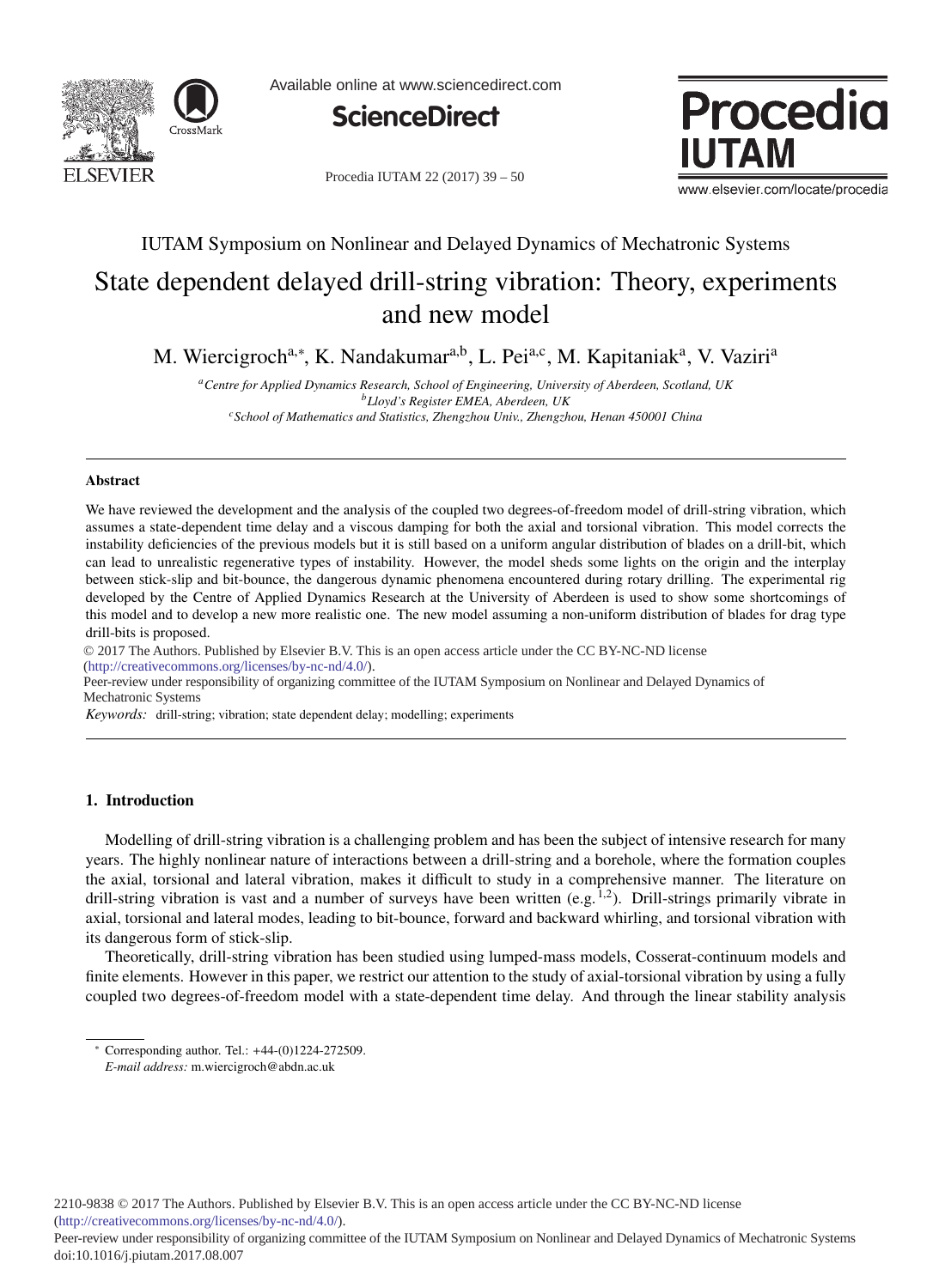the stable and unstable operating regimes will be discussed in the control parameter space comprised of Weight On Bit (WOB) and rotary speed. This model assumes a uniform angular distribution of blades which leads to regenerative effects type of instabilities, which will be challenged via our experimental studies.

Many experimental rigs to investigate drill-string vibration have been reported in the literature, where their designs and capabilities vary according to their purposes. These rigs can be classified in two groups. The first group contains large-scale test beds. Such systems are similar to real drilling rigs used in the field. Early experimental investigations of PDC drill-bits for their whirling tendencies, were discussed in<sup>3</sup>. The authors of  $4$  reported on a large-scale laboratory rig capable of drilling with a range of drill-bit diameters under WOB, rotary speed and hydraulic conditions similar to that experienced in field. In<sup>5</sup> torsional vibration experiments in a nearly vertical, 1000 meter deep, full scale research drilling rig were presented. These types of the drilling test rigs are expensive to use and difficult to access.

The second group includes scaled laboratory stands, which are designed to investigate particular phenomena under limited space in the laboratory. Some of these rigs were reviewed in<sup>6</sup>. Most of these rigs consist of a slender steel drillstring driven at the top by an electric motor. The drill-bit and Bottom Hole Assembly (BHA) are usually represented as cylinders. The presence of rock and the cutting action is usually simulated through shakers and brakes. Standard axial excitations and torque profiles are applied onto through these shakers and brakes. Typical examples of this type of experimental apparatus can be found in  $^{7,8,9}$ . The authors of  $^{10}$  presented a new scaled rig consisting of a rotating shaft representing a section of the BHA between two stabilizers for reproducing lateral drill-string vibration with and without contact. In contrast to these cases, the rig in  $11$  is designed to drill actual rocks. In that setup the rock is given rotary motion, while the drill-bit and BHA are stationary. The torsional flexibility of the drill-pipes is simulated through a special gear-pulley-spring system. This rig, although drilling in real rocks, neglects the lateral dynamics of the BHA.

The structure of this paper is as follows. In Section 2, the state-of-the-art in modelling and analysis of the drill-string vibration will be introduced. Recently, there has been a significant interest in modelling of regenerative effects and their influence on torsional and axial vibration<sup>12,13,14,15,16</sup>. All these investigations have been only theoretical and the main hypothesis is a potential similarity with the regenerative effect in metal cutting, which has a strong experimental evidence. Section 3 discusses briefly a new experimental rig developed by the Centre for Applied Dynamics Research at the University of Aberdeen. This rig is one of the most comprehensive experimental setups worldwide, allowing to study all important effects occurring in drill-string vibration and also the drill-bit and rock interactions. In Section 4, a new drill-string dynamics model is postulated, where the main assumption of uneven spacing between blades of a drag bit is relaxed. The uneven distribution of blades (cutters) is the norm for all commercial drill-bits and from the point of view of mathematical modelling would have significant consequences. The closing remarks are drawn in Section 5.

#### 2. A two degrees-of-freedom axial-torsional model

In this section, we present the derivation and analysis of a coupled two degrees-of-freedom model for axial and torsional vibration of a drill-string with uniform distribution of blades. The material presented in this section is a summary of the work presented in  $17,18$ . The reader is referred to  $17$  for more details.

The starting point for the model developed in<sup>17</sup> is the work of <sup>19</sup>, where the derivation of cutting and friction forces remains unchanged. However, the model of <sup>19</sup> did not consider axial stiffness and dissipation of energy in drill-pipes. This situation has been partially remedied in another work<sup>20</sup> by addition of an axial dissipation and compliance. In our work<sup>17</sup>, the model presented in<sup>17,19</sup> was further enhanced by incorporating a torsional dissipation. For the soderived fully coupled model, a detailed linear stability analysis was performed. Through the linear stability analysis the stable and unstable operating regions caused by a regenerative effect in the WOB-rotary speed parameter plane will be revealed.

Figure 1 shows the physical model as a two degrees-of-freedom system (one axial, and one torsional) to model the axial and torsional vibrations of drill-strings. The torsional part of the model idealizes a drill-string as a torsional pendulum. The combined rotational inertia of the BHA and drill-pipes is denoted by *I*, while the drill-pipe's torsional stiffness is modeled by a linear torsional spring of stiffness *K*. The top end of the torsional spring is assumed to rotate with a constant spin speed  $\Omega_0$ . The rotation of the bottom end is monitored by the angle  $\Phi$  from a fixed reference. The Torque-On-Bit (TOB) *T* arising from the bit-rock interactions is applied to the rotational inertia.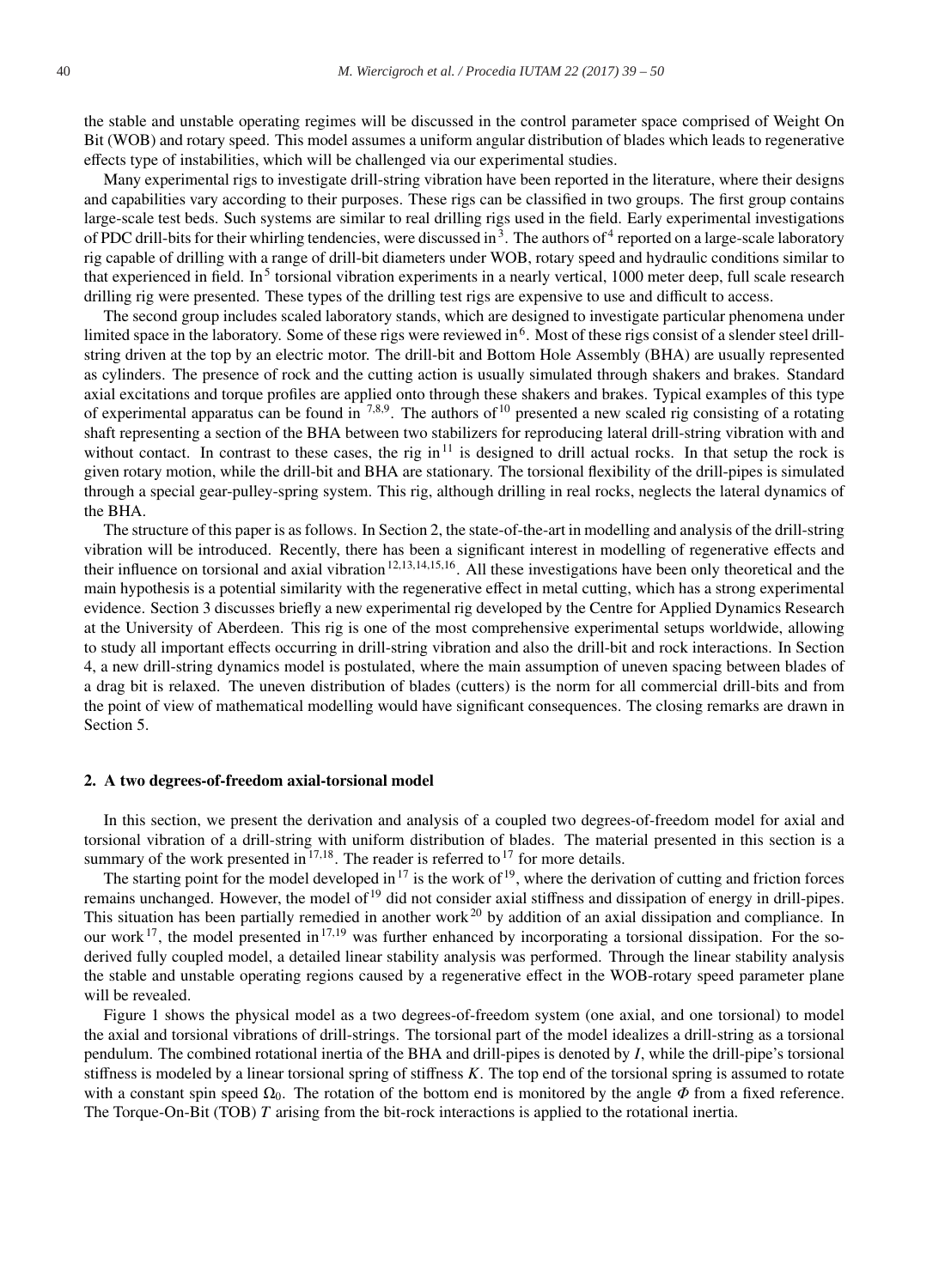

Fig. 1. Left: Physical model of the axial-torsional vibration as presented in 19. The model has two degrees-of-freedom (translation *U*, and rotation Φ of the bit). The rotary table at the top is driven at constant angular velocity  $Ω_0$  and a hook load  $H_0$  is applied to top of drill-pipes. Reactions from rock, *W*, and the reactive torque, *T*, are acting on the BHA. Right: Schematic of a drag bit illustrating the definition of the instantaneous depth of cut. Two successive blades of the bit are shown. The instantaneous depth of cut faced by a blade (say 2) equals the difference between the present axial position of the bit and its position at an earlier instant when the immediately preceding blade (say 1) was occupying the current angular position of blade 2. Adopted from <sup>17</sup>

The axial part of the model idealizes a BHA and a drill-string as a lumped mass *M* by neglecting the axial compliance of drill-pipes. A constant vertical hook load  $H_0$  (which is related to the applied WOB) is applied at the top of the mass *M* and the force *W* arising from the bit-rock interactions is applied on the mass as shown in Fig. 1. The axial displacement of the drill-bit is measured by *U* from a fixed reference.

#### *2.1. Cutting and friction forces*

The axial force and torque exerted by the rock on the bit is decomposed into the cutting and friction components denoted by appropriate subscripts. The cutting and friction components of the force and torque are derived based on cutting experiments using single cutters on a variety of rocks as reported in  $21,22$ . Thus we have

$$
T = T_c + T_f, \quad W = W_c + W_f, \tag{1}
$$

where

$$
T_c = \frac{a^2 \epsilon d}{2}, \quad W_c = \xi \epsilon a d. \tag{2}
$$

Here *a* represents the radius of the bit, *d* represents the instantaneous depth of cut,  $\epsilon$  represents the intrinsic specific energy of the rock (see <sup>21,22</sup> for details) and  $\xi$  characterizes the inclination of the cutting forces on the cutting face.

The friction components of the TOB and WOB are given by

$$
W_f = \sigma \, a \, l, \quad T_f = \frac{\mu \, \gamma \, a \, W_f}{2} \,, \tag{3}
$$

where the parameter  $\gamma$  is related to the orientation of the cutters on the bit,  $\sigma$  refers to the maximum contact pressure at the bit-rock interface, and *l* refers to the total wear-flat length in all the blades.

To define the instantaneous depth of cut *d*, we consider an idealized drag bit with *n* blades, where the kinematics of two consecutive blades are shown in the right panel of Fig. 1. The instantaneous depth of cut by each blade is the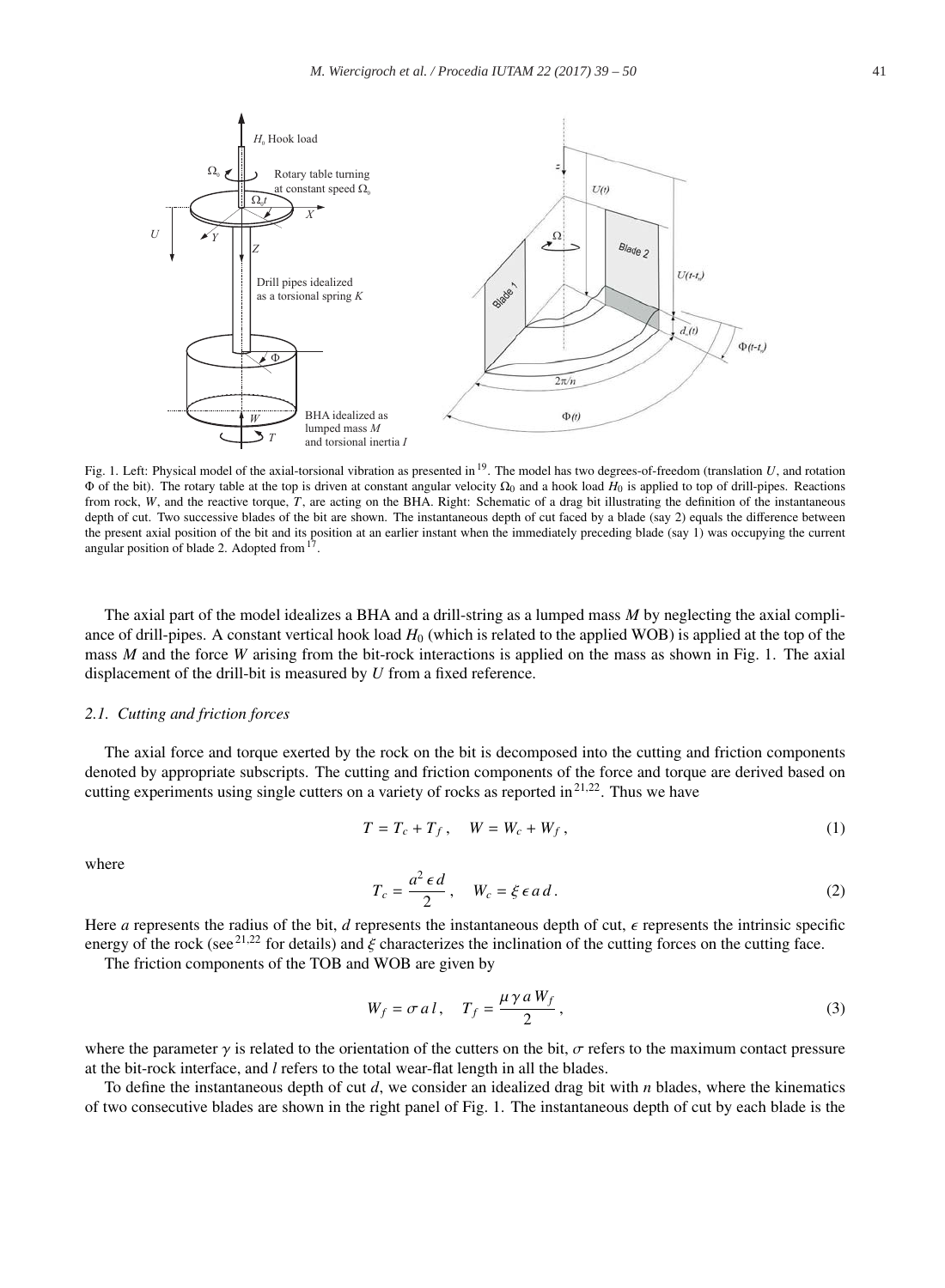difference between the present axial position of the bit and the axial position occupied by the bit 1/*n*-th revolution ago.

Thus the instantaneous depth of cut faced by a single blade (say 2, shown in the right panel of Fig. 1) is given by

$$
d_n = U(t) - U(t - t_n),\tag{4}
$$

where  $t_n$  is the time taken by the bit to rotate by an angle equal to  $\frac{2\pi}{n}$ . Thus the time delay  $t_n(t)$  satisfies the following equation

$$
\Phi(t) - \Phi(t - t_n) = \frac{2\pi}{n} \,. \tag{5}
$$

As all instantaneous depths of cut are the , the total depth of cut per revolution for *n* blades is

$$
d = n\left(U(t) - U(t - t_n)\right).
$$

In the absence of torsional oscillations, the drill-bit would rotate with a constant angular velocity  $\Omega_0$  and the time delay  $t_n = \frac{2\pi}{n\Omega_0}$  would be a constant. However, when the drill-string undergoes torsional vibration, the time delay itself is governed by the system dynamics through Eq. (5). It is worth emphasizing here that the state-dependent nature of the time delay makes the analysis complicated.

# *2.2. Improved physical model <sup>17</sup>*

In addition to the contact and cutting forces derived earlier, the viscous dissipation and system stiffness are incorporated now in order to derive the final equations of motion. A schematic of the improved physical model is presented in Fig. 2.

The torsional part of the model is similar to that of Fig. 1 with the addition of torsional viscous damping  $C_t$ . The top end of the torsional spring representing the rotary table, is turned with a constant angular velocity  $\Omega_0$ . Thus the angular position of the top end is  $\Phi_0 = \Omega_0 t$ , as shown in Fig. 2.

In the axial part of the model the inertia of the BHA and the drill-pipes is lumped together as the mass *M*, while the elasticity of the drill-pipes is idealized as a spring of stiffness *Ka*. The top end is assumed to move axially with a constant velocity *V*0, which corresponds to the steady state penetration rate. Thus the axial position of the top end is  $U_0 = V_0 t$ .

### *2.3. Equations of motion and stability <sup>17</sup>*

With the idealisation introduced in previous subsections, the final equations of motion of the axial and torsional motions are

$$
M\ddot{U} + C_a \dot{U} + K_a (U - V_0 t) = W_0 - \xi a \epsilon d H(\dot{\Phi}) H(d) - W_f H(\dot{U}),
$$
\n(6)

$$
I\ddot{\Phi} + C_t \dot{\Phi} + K_t (\Phi - \Omega_0 t) = -\frac{a^2 \epsilon d}{2} H(d) H(\dot{\Phi}) - \frac{\mu \gamma a W_f}{2} \text{sgn}(\dot{\Phi}) H(\dot{U}), \tag{7}
$$

where

$$
d = n\left(U(t) - U(t - t_n)\right),\tag{8}
$$

and

$$
\Phi(t) - \Phi(t - t_n) = \frac{2\pi}{n} \,. \tag{9}
$$

In Eqs 6 and 7,  $d_0$  represents the steady-state of depth of cut and  $W_0$  is the force required for steady drilling, which is physically provided by the self-weight of the system. Equations (6) - (9) constitute a set of two coupled delay differential equations with a state-dependent delay implicitly defined through Eq. (9) along with the discontinuities associated with the cutting and friction forces. The dynamics of the full nonlinear system is complex and analytical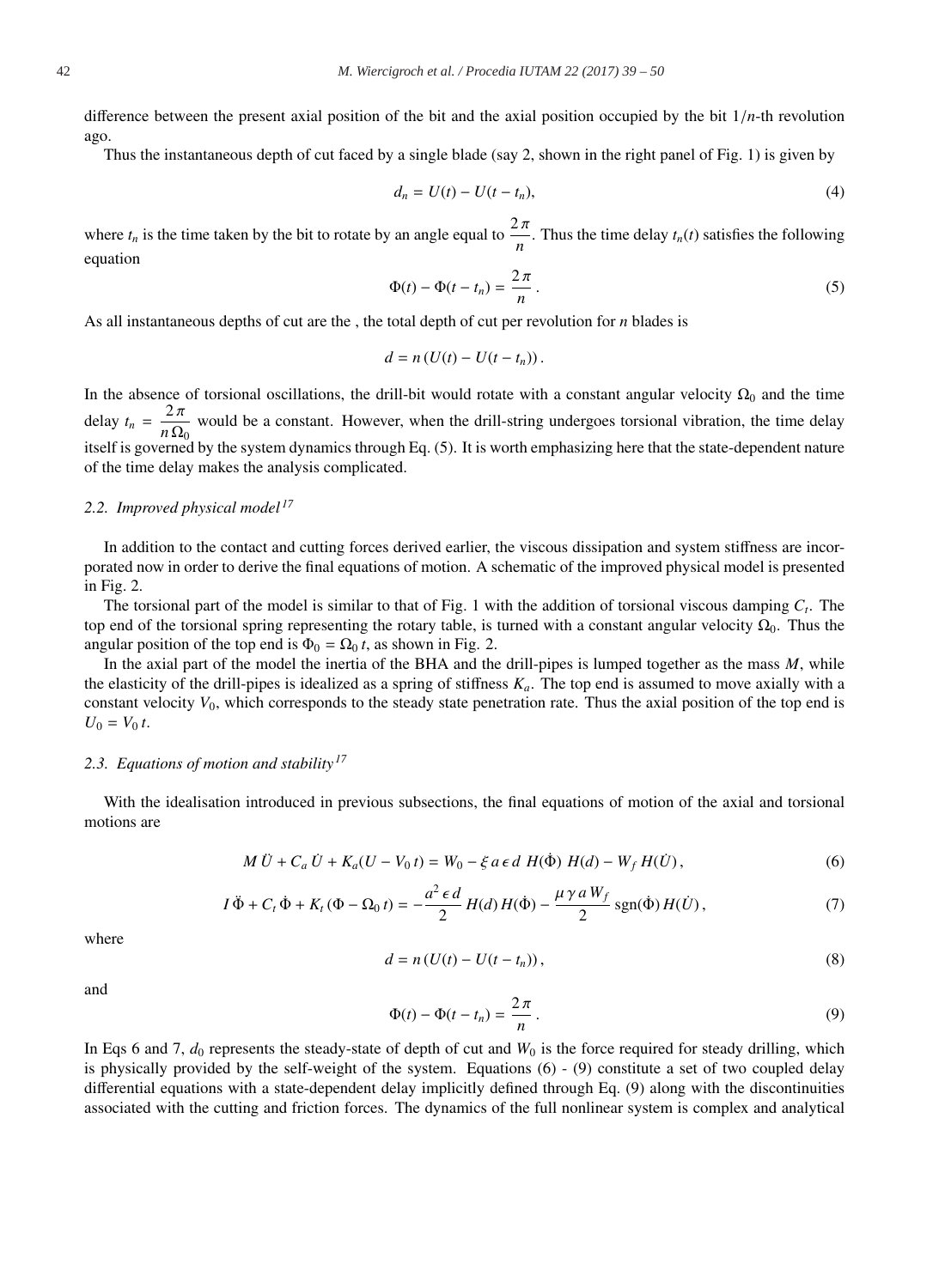

Fig. 2. Schematic of the drill-string model with a lumped mass approximating the BHA (*m*, *I*), and a flexible cylinder modeling the stiffness (*Ka*,  $K_t$ ) and damping  $(C_a, C_t)$ . The model shows a constant rate of descent imposed at the top, in addition to all other elements of Fig. 1. Adopted from  $17$ .

treatment is difficult. However, the steady state drilling with a constant Rate Of Penetration (ROP) and its stability are important from the engineering point of view.

Steady drilling corresponds to a constant rate of penetration  $V_0$  while rotating at a constant angular velocity  $\Omega_0$ . By introducing axial, torsional and delay perturbations to the steady system, and then by applying appropriate nondimensional variables and parameters, the linearized equations of motion used for stability analysis are <sup>17</sup>

$$
x'' + 2\zeta\beta x' + \beta^2 x = n\psi \left[ \frac{v_0}{\omega_0} \left( \phi - \phi(\tau - \hat{\tau}) \right) \right] - n\psi \left( x - x(\tau - \hat{\tau}) \right) , \qquad (10)
$$

$$
\phi'' + 2\kappa \phi' + \phi = n \left[ \frac{v_0}{\omega_0} \left( \phi - \phi (\tau - \hat{\tau}) \right) \right] - n \left( x - x(\tau - \hat{\tau}) \right). \tag{11}
$$

By introducing the exponential solutions in Eqs 10-11 and defining  $v = \frac{v_0}{\omega_0}$ , the characteristic equations of the system are

$$
(\lambda^2+2\zeta\beta\lambda+\beta^2)(\lambda^2+2\kappa\lambda+1)-n\nu\left(1-e^{-\frac{2\pi\lambda}{n\omega_0}}\right)(\lambda^2+2\zeta\beta\lambda+\beta^2)+n\psi\left(1-e^{-\frac{2\pi\lambda}{n\omega_0}}\right)(\lambda^2+2\kappa\lambda+1)=0\,.
$$

The stability boundaries are obtained by substituting  $\lambda = i\omega$  into the characteristic equations. After consideration of various stability lobes (see  $17$ ), the final stability curves demarcating the stable and unstable operating parameters obtained for representative values of a typical drill-string and BHA assembly are presented in Table 1 and plotted in Fig. 3.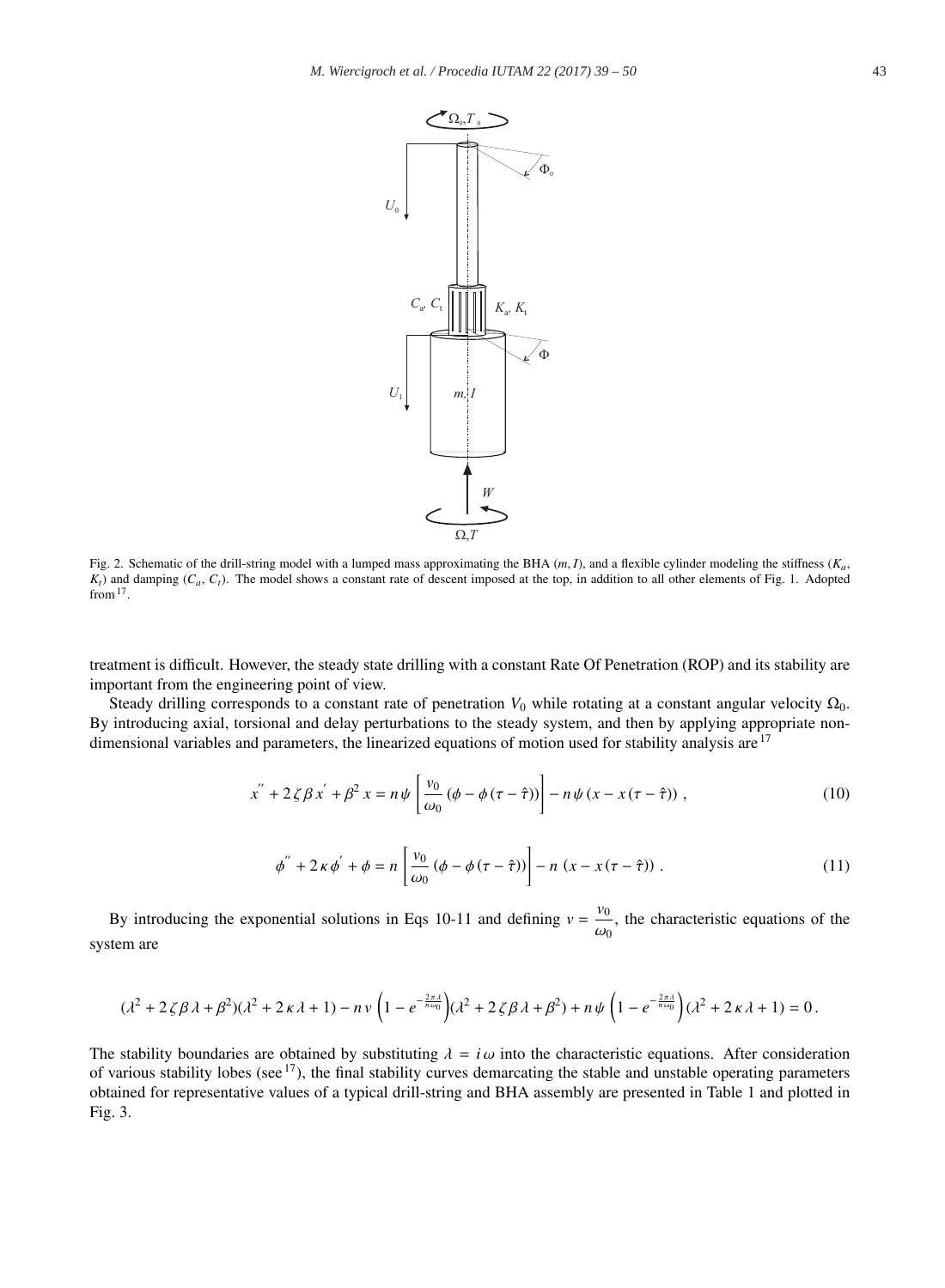

Fig. 3. Stability boundaries computed from Eqs (10)- (11) for the parameters given in Table 1 of  $17$ . The stable and unstable regions herein were determined by considering the crossing of eigenvalues across the curves for all *k*s. Three parameter sets labeled 1 through 3 in the plot have been chosen in the stable and unstable regimes. The three parameter pairs are respectively: 1)  $\omega_0 = 7.336$ ,  $v = 0.6417$ . 2)  $\omega_0 = 9.170$ ,  $v = 1.401$ . 3)  $\omega_0 = 2.934$ ,  $v = 1.099$ . Three pairs of time histories (each pair consisting plots of *U* and Φ) corresponding to the three parameter points, generated through numerical simulations of Eqs (6)-(9), are plotted along side the parameter labels. These time histories reveal the stability nature of the corresponding parameters. See  $17$  for further details regarding the simulations. Adopted from  $17$ .

Table 1. List of the parameter values utilized for generation of stability charts (values adopted from  $^{22}$ ).

| Parameter                          | Symbol           | Value              | Unit              |
|------------------------------------|------------------|--------------------|-------------------|
| Drill-pipe axial stiffness         | $K_a$            | $7.0 \cdot 10^5$   | N/m               |
| Drill-pipe mass                    | $M_{dp}$         | $2.8 \cdot 10^{4}$ | kg                |
| Drill-pipe torsional stiffness     | $K_t$            | 940                | N m/rad           |
| Drill-pipe mass moment of inertia  | $I_{dp}$         | 97                 | kg m <sup>2</sup> |
| <b>BHA</b> mass                    | $M_{bha}$        | $2.5 \cdot 10^{4}$ | kg                |
| BHA mass moment of inertia         | $I_{bha}$        | 83                 | kg m <sup>2</sup> |
| Vibrational mass                   | M                | $3.4 \cdot 10^{4}$ | kg                |
| Vibrational mass moment of inertia | I                | 115.3              | $\text{kg m}^2$   |
| Radius of bit                      | a                | 0.108              | m                 |
| Wear flat length                   | l                | 0.0012             | m                 |
| Rock specific strength             | $\epsilon$       | 60                 | MPa               |
| Contact pressure                   | $\sigma$         | 60                 | MPa               |
| Coefficient of friction            | $\mu$            | 0.6                |                   |
| Cutter inclination coefficient     | $\xi$            | 0.6                |                   |
| Axial damping coefficient          | $\zeta$          | 0.01               |                   |
| Torsional damping coefficient      | $\kappa$         | 0.01               |                   |
| Axial-to-torsional frequency ratio | β                | 1.58               |                   |
| Number of blades                   | $\boldsymbol{n}$ | 4                  |                   |
| Cutter inclination parameter       | ψ                | 13.90              |                   |

# 3. Aberdeen Drill-string Dynamics Experimental Rig

# *3.1. Experimental rig main components*

The Aberdeen Drill-string Dynamics Experimental Rig<sup>23</sup> described below, is one of the most comprehensive experimental setups worldwide, that allows to study all the important phenomena in drill-string dynamics, including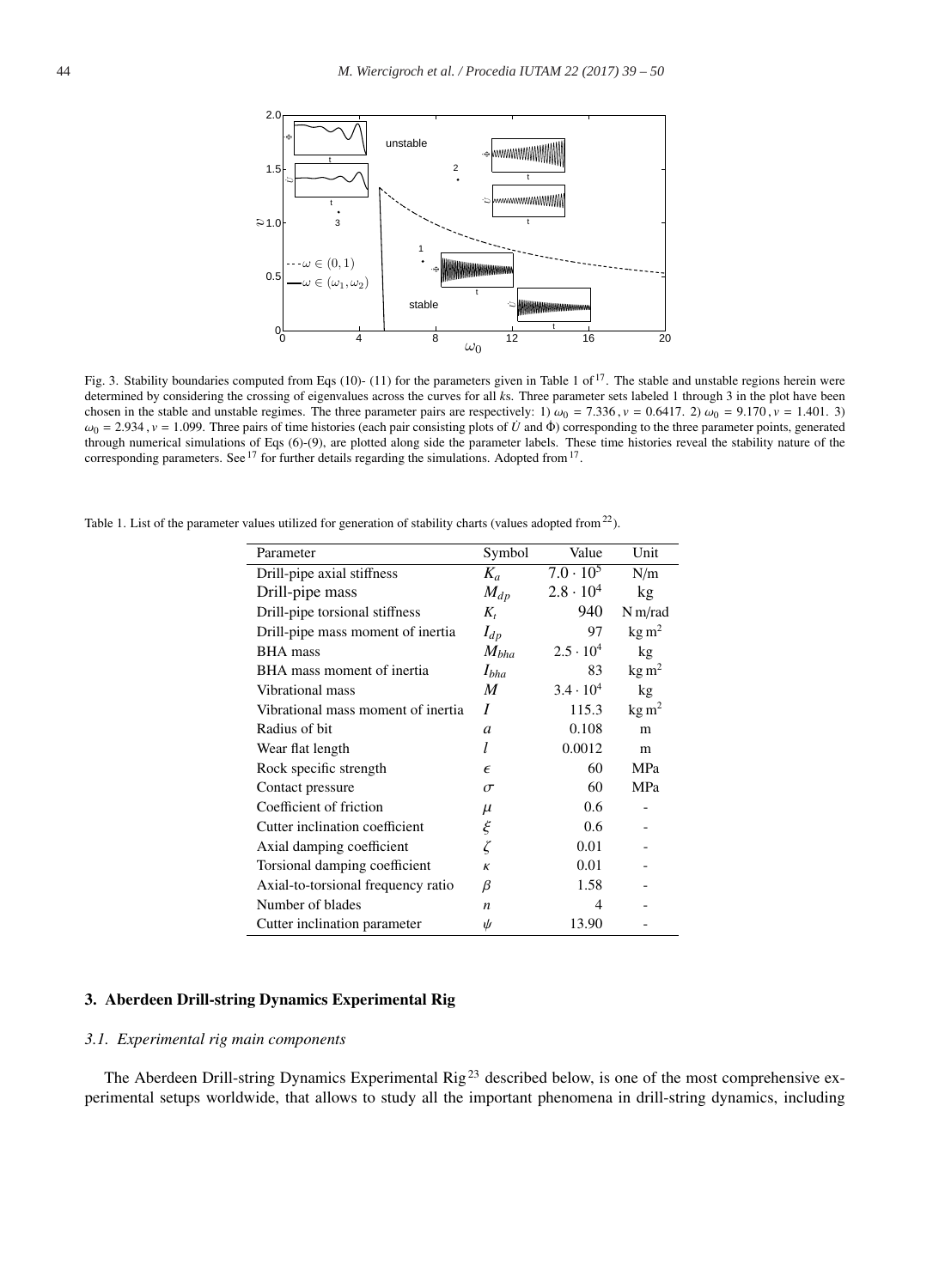

Fig. 4. Schematic (left) and photograph (right) of the Aberdeen Drill-string Dynamics Experimental Rig showing its main components such as BHA, flexible shaft, WOB disks, drill-bit, rock sample and motor. the instrumentation include load-cell, LVDT, top and bottom encoders and eddy current probes. Adopted from <sup>23</sup>.

stick-slip, whirling and bit bounce as well as the interactions between the drill-bit and the rock. The main components of this experimental setup depicted in Fig. 4, can be grouped in three categories:

- drill-string composed of flexible/rigid shaft, BHA, WOB disks, and the drill-bit,
- rock samples and cutting fluid circulation system and
- sensors, instrumentation and Data Acquisition System (DAQ).

The rig has been designed to operate either with a rigid or a flexible shaft. The configuration with the rigid shaft allows to determine mechanical characteristics of drill-bits, specifically relationships between ROP and WOB, ROP and rotary speed and others. The configuration with the flexible shaft is used to simulate all dynamic phenomena occurring during downhole drilling including stick-slip, whirling and bit bounce. The drill-string is driven by an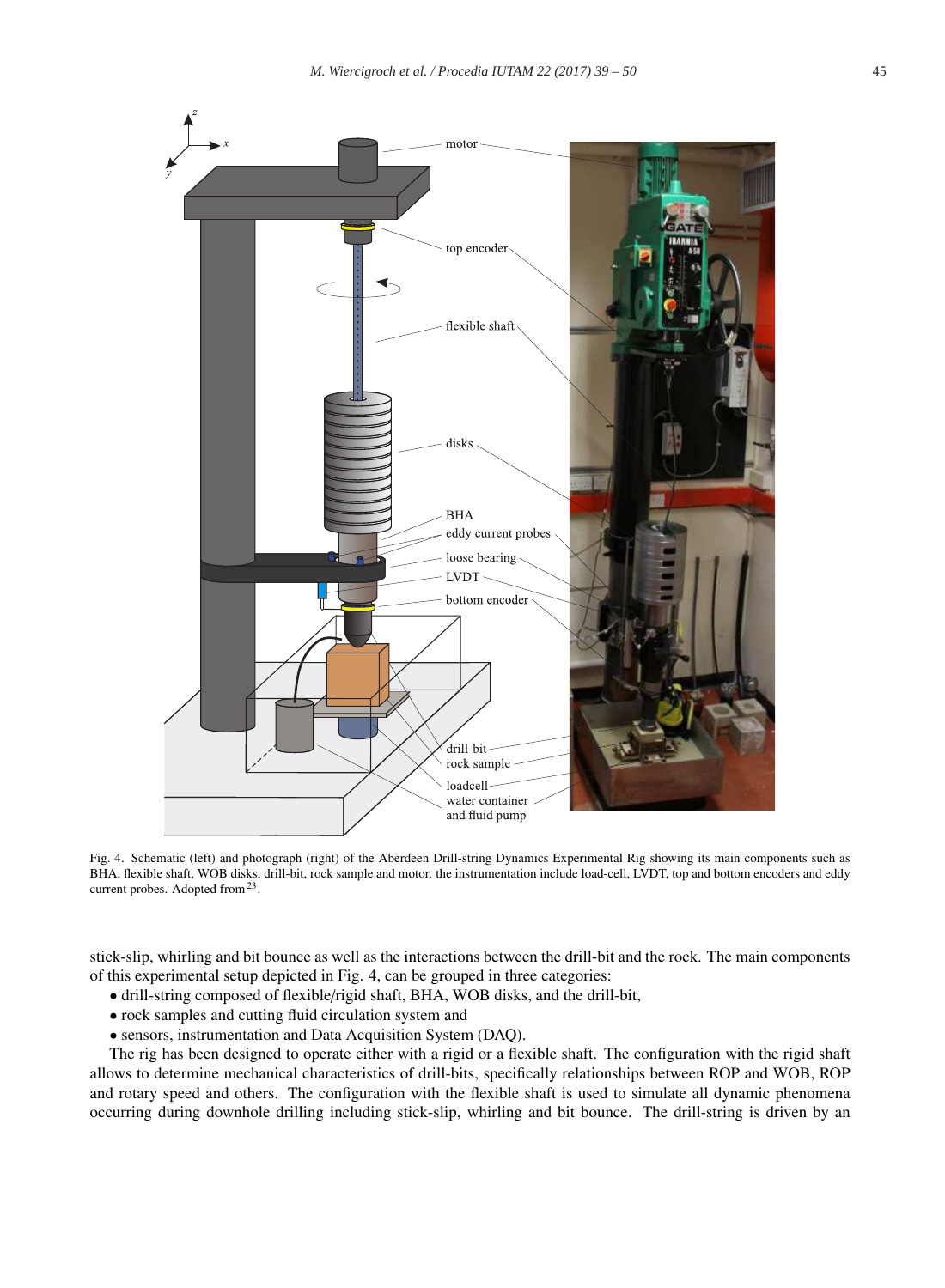electric motor, which angular velocity ranges from 0.5 to 1370 rpm. A drill-pipe connects the motor with the BHA, which transmits the rotary motion to the drill-bit by means of a bit-holder attached at the bottom end of the BHA. At the other end, the flexible shaft is connected to the BHA made as a heavy steel shaft, which is restrained to move in transversal direction by a loose bearing. The drilling machine is equipped with the spindle allowing axial movement of the top of the drill-string in the range 0 to 220 mm. An axial static force or a WOB is realized in this experimental setup by placing steel disks on the top of the BHA. In this it is possible to provide WOB within the range 0.93 kN to 2.79 kN. At the end of the BHA, commercial drill-bits are attached (both PDC and RC can be used) and placed on the top of rock sample. In our studies we have used various rocks including sandstone, granite, limestone. A rock sample is fixed at the bottom of the rig by a rock holder. In the system, water is used as drilling fluid, which removes debris and heat. The debris are driven by gravity to the bottom of the tank.

A variety of different sensors are used in the experimental setup, which allow us to conduct detailed measurements of the most important parameters of the drilling process. These include two rotary encoders to measure top and bottom angular velocity, two eddy current probes to measure displacement of the BHA inside the borehole and an axial position transducer to monitor Rate of Penetration (ROP). The most advanced sensor in our setup is the four component dynamometer (Kistler 9272) placed directly below the rock sample, which allows to measure static and dynamic forces including, axial force, torque and two forces acting in transversal directions *x* and *y* as depicted in Fig. 4. The measured torque and forces are within the ranges of 0-200 Nm and 0-20 kN respectively.

#### *3.2. Experimental studies*



Fig. 5. Experimental studies of the interactions between a drill-bit a drilled formation. The main panel shows the results of the identification of TOB curves for different values of WOB. The other 4 sets of panels show times histories of  $F<sub>z</sub>(t)$  and  $M(t)$  recorded when constructing the the mechanical characteristics for the investigated drill-bit, TOB vs  $\dot{\varphi}_b$ . The red spikes on the power spectra are the frequencies of the drill-bit rotation.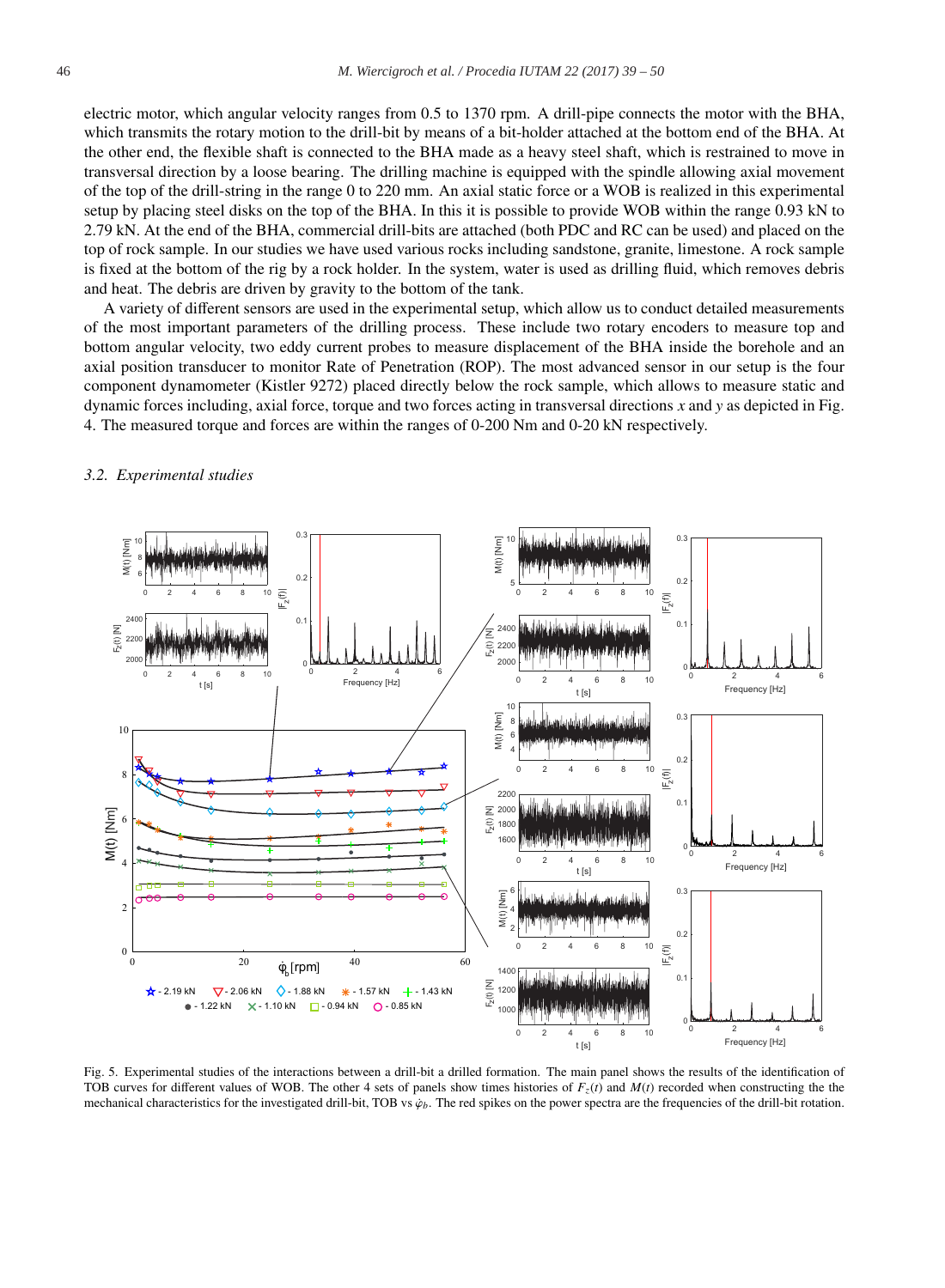In order to get more insight into the bit-rock interactions, dedicated experiments to establish relationship between Torque On Bit (TOB) and angular velocity of bit, were carried out. For this purpose, the flexible shaft is replaced by the rigid one and equivalent TOB while drilling is measured. The torque was measured for 9 different values of WOB between 0.85 and 2.19 kN), and for 11 rotational speeds ranging from 0.5 to 54 rpm. The procedure for determining the TOB characteristic was as follows. For a given number of steel disks providing a constant WOB, the rotational speed was varied in steps, for which the average steady state TOB was recorded. The steps were not fixed but chosen in such a way to obtain more readings for low angular speeds in order to ensure a higher accuracy of the TOB estimation near zero angular velocity. The TOB curves as a function of angular speed for different values of WOB, are shown in Fig. 5. It can be seen that the higher the WOB is, the higher TOB is observed. Moreover, a well known frictional phenomenon of decreasing torque values with increasing rotational speed is also visible. However, after reaching a certain threshold, the TOB starts to increase with an increased rotational speed. As shown in the main panel of Fig. 5, this behaviour is visible in a wide range of the analyzed WOB values. Interestingly, for WOB below 1.10 kN, this phenomenon was no longer observed. Instead, the TOB has a constant value along the considered range of rotational speeds. The time histories of dynamic values of WOB and TOB together with the power spectrum from the dynamic WOB shown on four sets of panels were depicted to discuss the nature of these dynamic forces. Looking at these time histories and the spectra, it is clear that there is no apparent regenerative effect. The results presented here were obtained with the drill-bit shown in the left panel of Fig. 6. As this drill-bit has 5 blades, a large spike at frequency around 5 times larger than the frequency of the drill-bit rotation (marked in red) should be visible, if the regenerative was dominating the dynamics of the drilling process. Such a behaviour has been observed over few years during our experimental studies <sup>24,25</sup>, where we have thoroughly investigated the dynamics of BHAs and drill-strings.



Fig. 6. Examples of rock samples showing the patterns caused by the dynamic interactions with a drill-bit. The left panel shown one of the drill-bits used in our studies having 5 blades with their uneven distribution. As can be seen there is no vertical periodic patterns on the circles forming bottom hole.

## 4. New Model with Non-uniform Distribution of Blades



Fig. 7. Schematic of nonuniform angular blades distribution for a drag drill-bit. The angle α*<sup>i</sup>* is constant as the drill-bit is considered as as rigid body.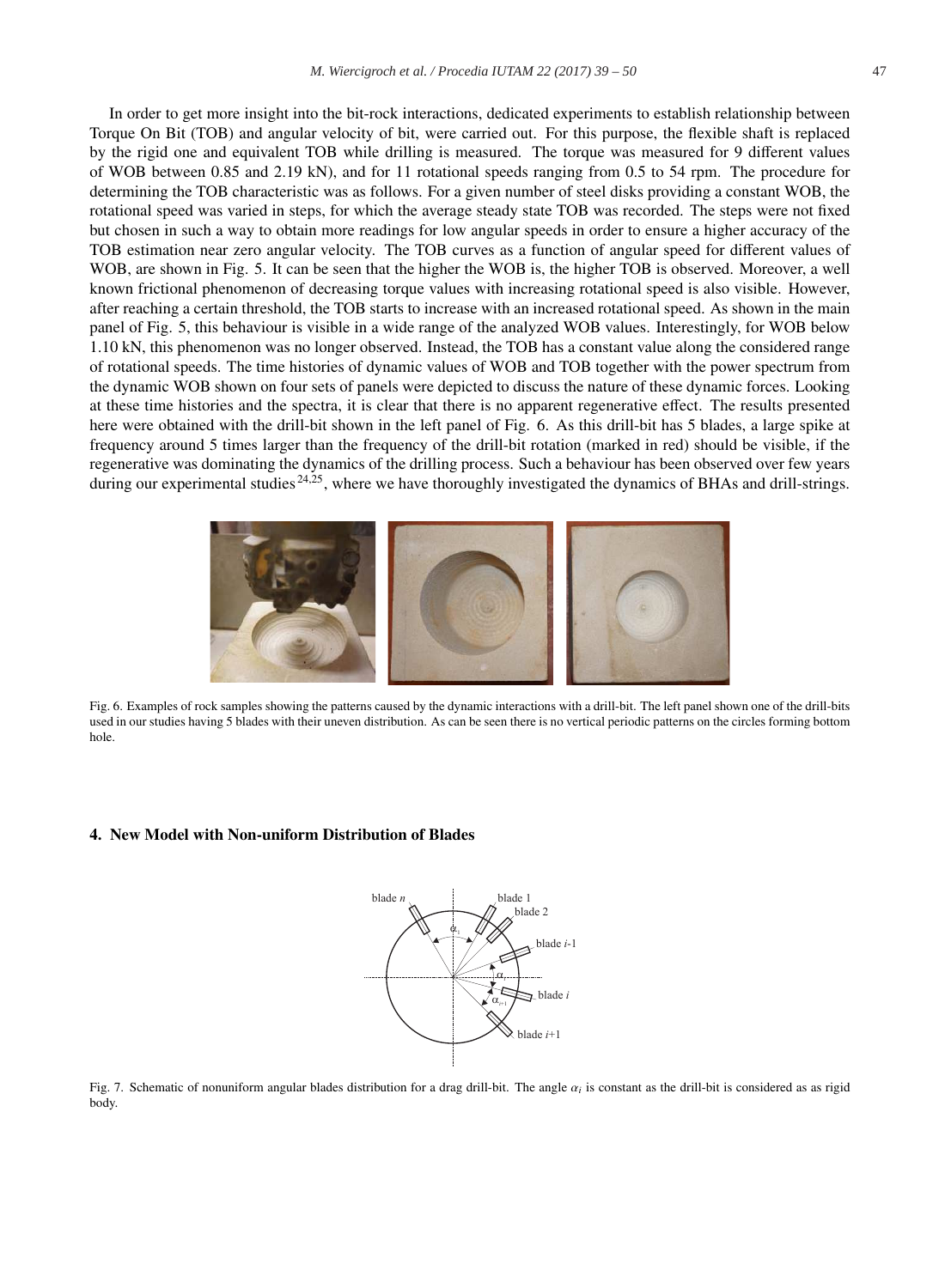

Fig. 8. Schematic showing angular and axial kinematics of a drill-bit with nonuniform blades distribution. This is a significant simplification as in a real drill-bit the so-called blade is a made of individual cutters, whose locations can differ from a single plane as has been postulated here.

Let us consider a drag drill-bit having *n* blades with not uniform angular distribution as shown in Fig. 7. The sum of all angles is equal to  $2 \pi$ ,

$$
\sum_{i=1}^{n} \alpha_i = 2\pi. \tag{12}
$$

The drill-bit rotates with the angular velocity Ω. Hence at the time *t*, its angular and axial displacements are Φ(*t*) and  $U(t)$  respectively, which is schematically depicted in Fig. 8. An angular relationship between two neighbouring blades can be written as,

$$
\Phi_{i+1}(t) - \Phi_i(t) = \alpha_{i+1}, i = 1, 2, ..., n \quad and \quad \Phi_{n+1}(t) = \Phi_1(t), \quad \alpha_{n+1} = \alpha_1.
$$
\n(13)

Let assume that the total depth of cut per revolution to be  $d(t)$ ', which is the sum of the depth of cut from each individual blade

$$
d(t) = \sum_{i=1}^{n} d_i(t).
$$
 (14)

For each blade, the depth of cut is different and can be described as

$$
d_i(t) = U(t) - U(t - \tau_i). \tag{15}
$$

Hence

$$
d(t) = nU(t) - \sum_{i=1}^{n} U(t - \tau_i).
$$
 (16)

It is important to stress out here that a time delay  $\tau_i$  is a function of time *t*,

$$
\tau_i = \tau_i(t),\tag{17}
$$

but for the sake of clarity, we will simply write it as  $\tau_i$ .

Let us denote the total delay  $\tau(t)$ , i.e., the time taken by a bit to complete a full revolution. Thus the total depth  $d(t)$ of cut per revolution is

$$
d(t) = U(t) - U(t - \tau(t)),
$$
\n(18)

which occurs when the bit made a full revolution

$$
\Phi(t) - \Phi(t - \tau(t)) = 2\pi.
$$
\n(19)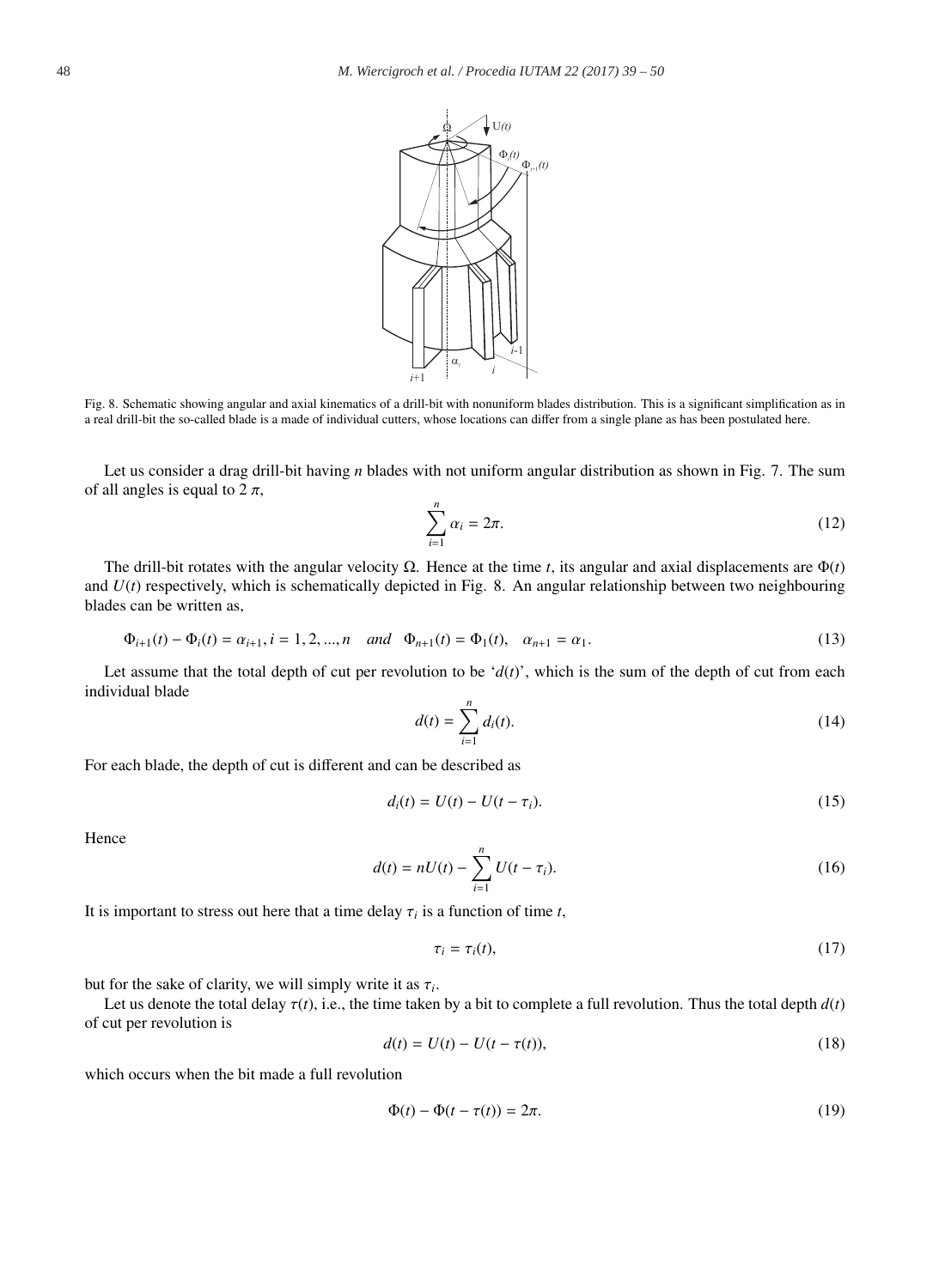The contributing depths of cut,  $d_1(t), ..., d_i(t), ..., d_n(t)$  can be calculated as the difference between the current position of the drill-bit  $U(t)$  and their positions,  $U_1(t),..., U_i(t),..., U_n(t)$ . The time delays  $\tau_1(t),...,\tau_i(t),...,\tau_n(t)$  are used to compute the contributing depth of cut as follows

$$
d_1(t) = U(t) - U_1(t) = U(t) - U(t - \tau_1(t)),
$$
\n
$$
d_2(t) = U(t) - U_2(t) = U(t) - U(t - \tau_2(t)),
$$
\n
$$
\vdots
$$
\n
$$
d_i(t) = U(t) - U_i(t) = U(t) - U(t - \tau_i(t)),
$$
\n
$$
\vdots
$$
\n
$$
d_n(t) = U(t) - U_n(t) = U(t) - U(t - \tau_n(t)).
$$
\n(20)

All contributing delays  $\tau_i(t)$ ,  $i = 1, 2, ..., n$  and the total delay  $\tau(t)$  are state-dependent. In the absence of torsional oscillations, the drill-bit would rotate at a constant angular velocity Ω, and then the time delay τ*<sup>i</sup>* would be a constant. But when the drill-string undergoes torsional oscillations, the time delay itself is governed by the system dynamics, which is being currently investigated by the authors. The state-dependent nature of the time delay makes the analysis complicated.

If there is only one blade in the drag bit, then the blade force  $F(t)$  will be proportional to the instantaneous depth of cut  $d(t)$ . Similarly, if there are *n* blades in the drag bit and their depthes  $d(t)$  of cut are same, then the blades force  $F(t)$  will be proportional to the depth of cut  $nd(t)$ . In case of a tool with non-uniformly distributed blades, the total force  $F(t)$  will be a sum of contributing forces from each blade force  $F_i(t)$ ,  $i = 1, 2, ..., n$ , i.e.,

$$
F(t) = \sum_{i=1}^{n} F_i(t),
$$
\n(21)

where the contributing force  $F_i(t)$  is also dependent on the instantaneous depth of cut  $d_i(t)$ .

After the substituion of (16) into the original EOMs given in<sup>17</sup>, the EOMs for a drag drill-bit with non-uniform angular blade distribution is given as

$$
M\ddot{U}(t) = W_0 - \xi a \epsilon(nU(t) - \sum_{i=1}^n U(t - \tau_i(t)))H(\dot{\Phi}) - w_f H(\dot{U}),
$$
  
\n
$$
I\ddot{\Phi}(t) + K(\Phi - \Omega_0 t) = -\frac{a^2 \epsilon}{2}(nU(t) - \sum_{i=1}^n U(t - \tau_i(t)))H(\dot{\Phi}) - \frac{\mu \gamma a w_f}{2} sgn(\dot{\Phi})H(\dot{U}).
$$
\n(22)

All the parameters  $W_0, \xi, a, \epsilon, \sigma, l, K, \mu, \gamma$  and the functions  $H(.)$  and  $sgn(.)$  are same to those in<sup>17</sup>. The obtained EOMs, Equ. (22), will be use to model and analyse the dynamics of the downhole drilling process with drag drill-bits, which do not exhibit regenerative effects.

## 5. Closing Remarks

In this paper we have critically reviewed the development and the analysis of the coupled two degrees-of-freedom models to capture the dynamics of drill-strings. We have discussed our earlier model, which assumes a state-dependent time delay and a viscous damping for both the axial and torsional vibration. This model corrects the previous models, which were inherently unstable. Our model<sup>17</sup> sheds some lights on the origin of the observed complex phenomena and the interplay between stick-slip and bit-bounce, dangerous dynamic behaviour encountered during rotary drilling. All the current models assume a uniform angular distribution of blades on a drag drill-bit, which in consequence leads to regenerative types of instabilities. It is important to emphasize here, that there is no convincing experimental evidence of such instabilities.

Thus, we have undertaken studies on the Aberdeen Drill-string Dynamics Experimental Rig and by examining the experimental data, we have argued that real drag drill-bits are not responsible for regenerative effects. On contrary,